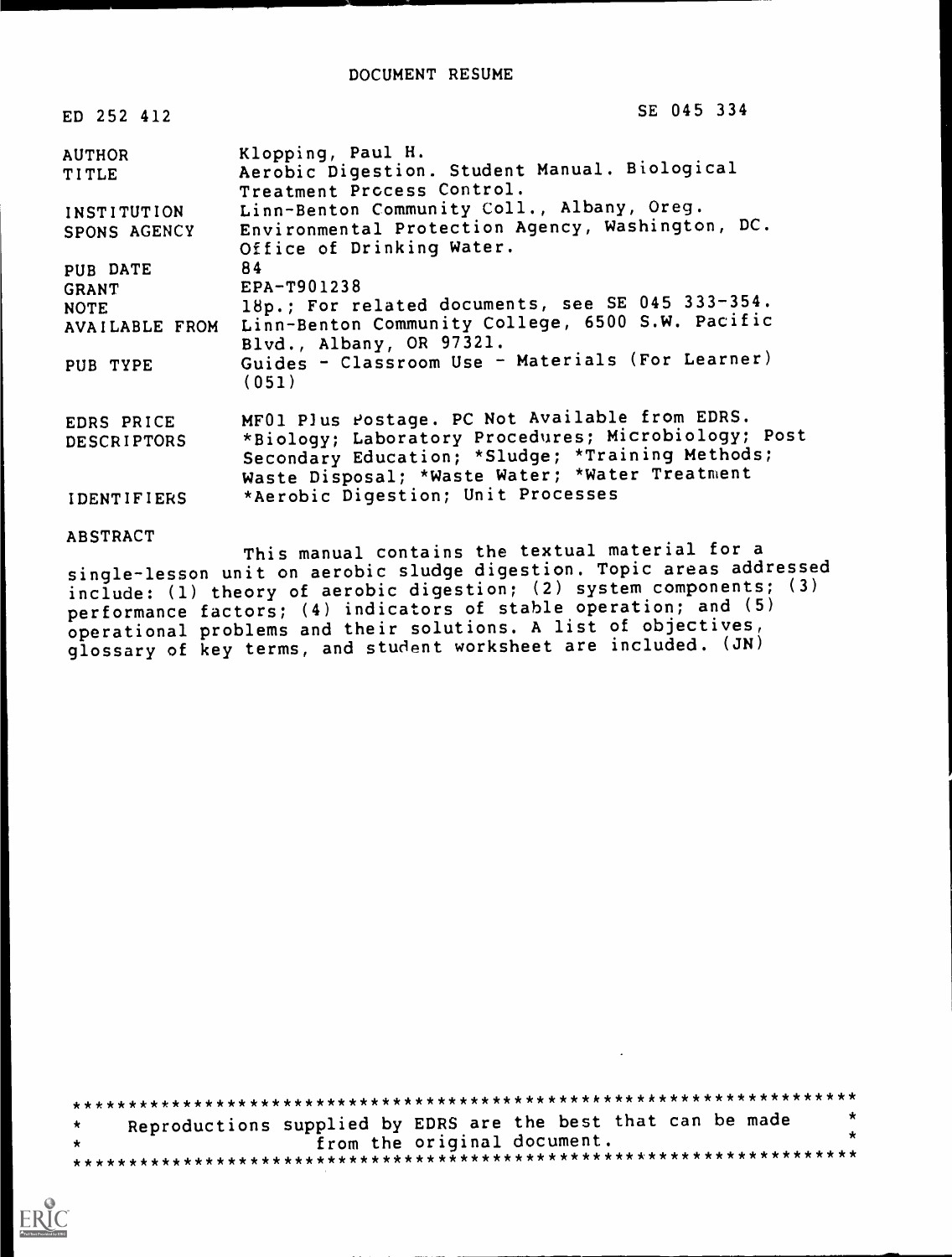## <u> Line Soon en in die Afrikaans</u> E. ALE ANGELIA



TO THE ET JOATIONAL RESOURCES INFORMATION CENTER (ERIC)."

HAS BEEN GRANTED BY John W. Carnegie

"PERMISSION TO REPRODUCE THIS MATERIAL IN MICROFICHE ONLY

# 

## 

U.S. DEPARTMENT OF EDUCATION NATIONAL INSTITUTE OF EDUCATION EDUCATIONAL RESOURCES INFORMATION

CENTER (ERIC)

reproduction quality

position or policy

received from the person or irganization

**Points of view or opinions stated in this doculated** ment do not necessarily represent official NIE

This document has heen reproduced as

orgnatinp it Minor Changes have been made to improve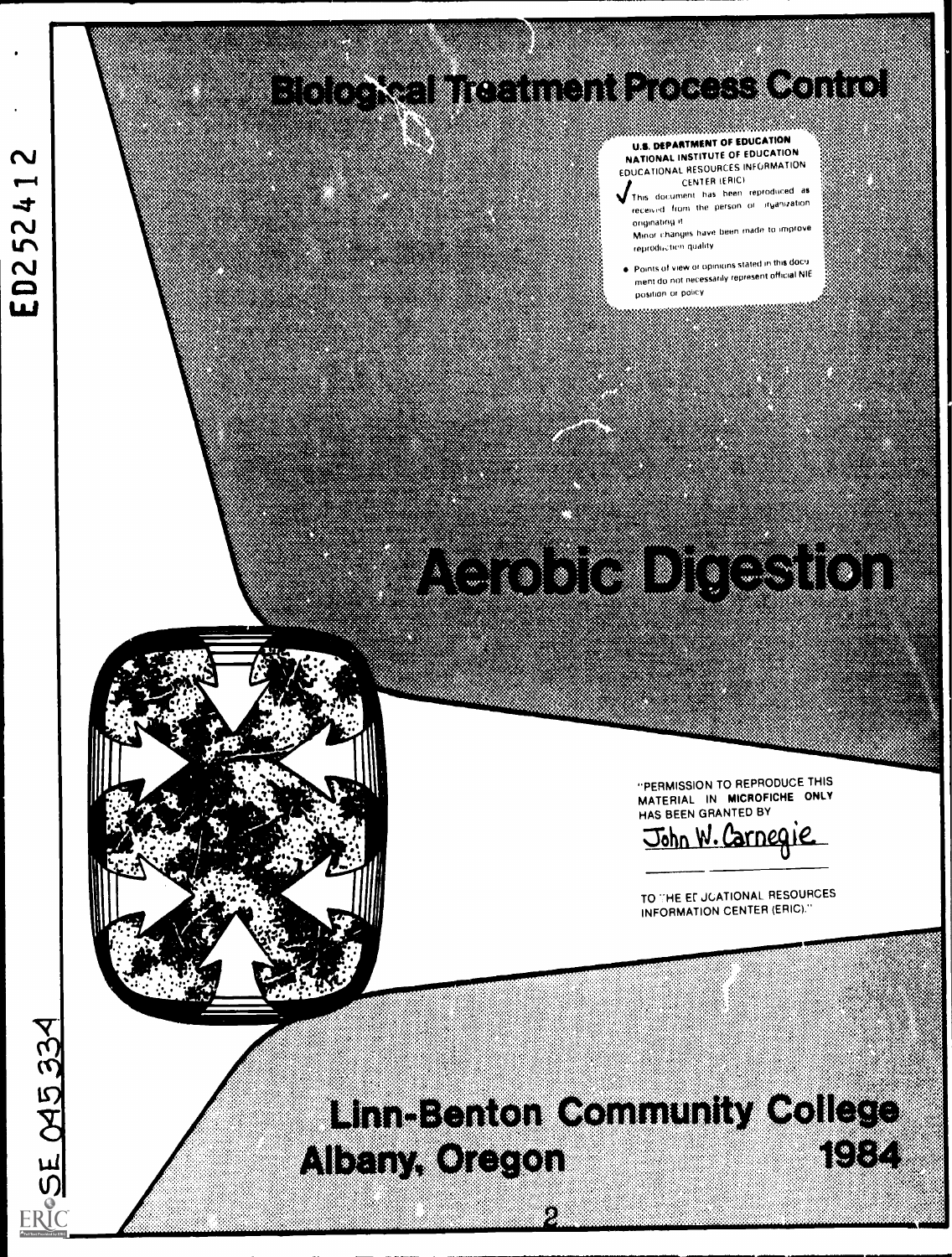#### BIOLOGICAL PROCESS TREATMENT CONTROL

AEROBIC DIGESTION

STUDENT MANUAL

#### Text Written By: Paul H. Klopping Linn-Benton Community College Albany, Oregon

#### Edited By: John W. Carnegie, Ph.D. Project Director Linn-Benton Community College Albany, Oregon

Instructional Design By: Priscilla Hardin, Ph.D. Priscilla Hardin Instructional Services Corvallis, Oregon

> Developed Under: EPA Grant #T901238 1984



 $\overline{\mathbf{3}}$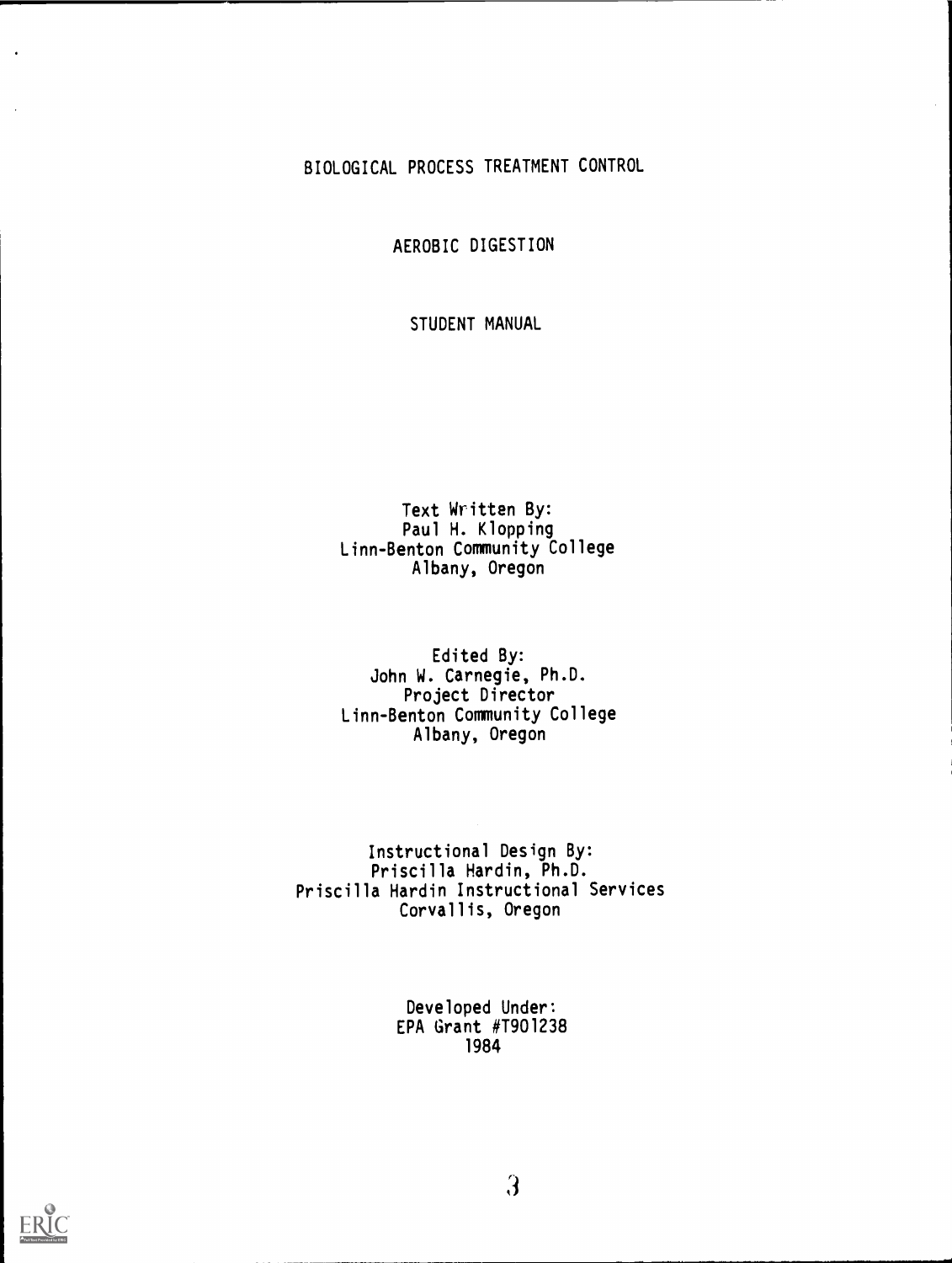## Student Manual

| Table of Contents<br>$\bullet$     | Page #   |
|------------------------------------|----------|
| Objectives                         | $AD-1$   |
| Glossary                           | $AD - 3$ |
| Text                               |          |
| Aerobic Digestion                  | $AD - 4$ |
| Components                         | $AD-4$   |
| Performance Factors                | $AD-5$   |
| Indicators of Stable Operation     | $AD-9$   |
| Operational Problems and Solutions | $AD-9$   |
| <b>References</b>                  | $AD-12$  |
| Worksheet                          | $AD-13$  |



 $\mathcal{A}$ 

 $\bar{\beta}$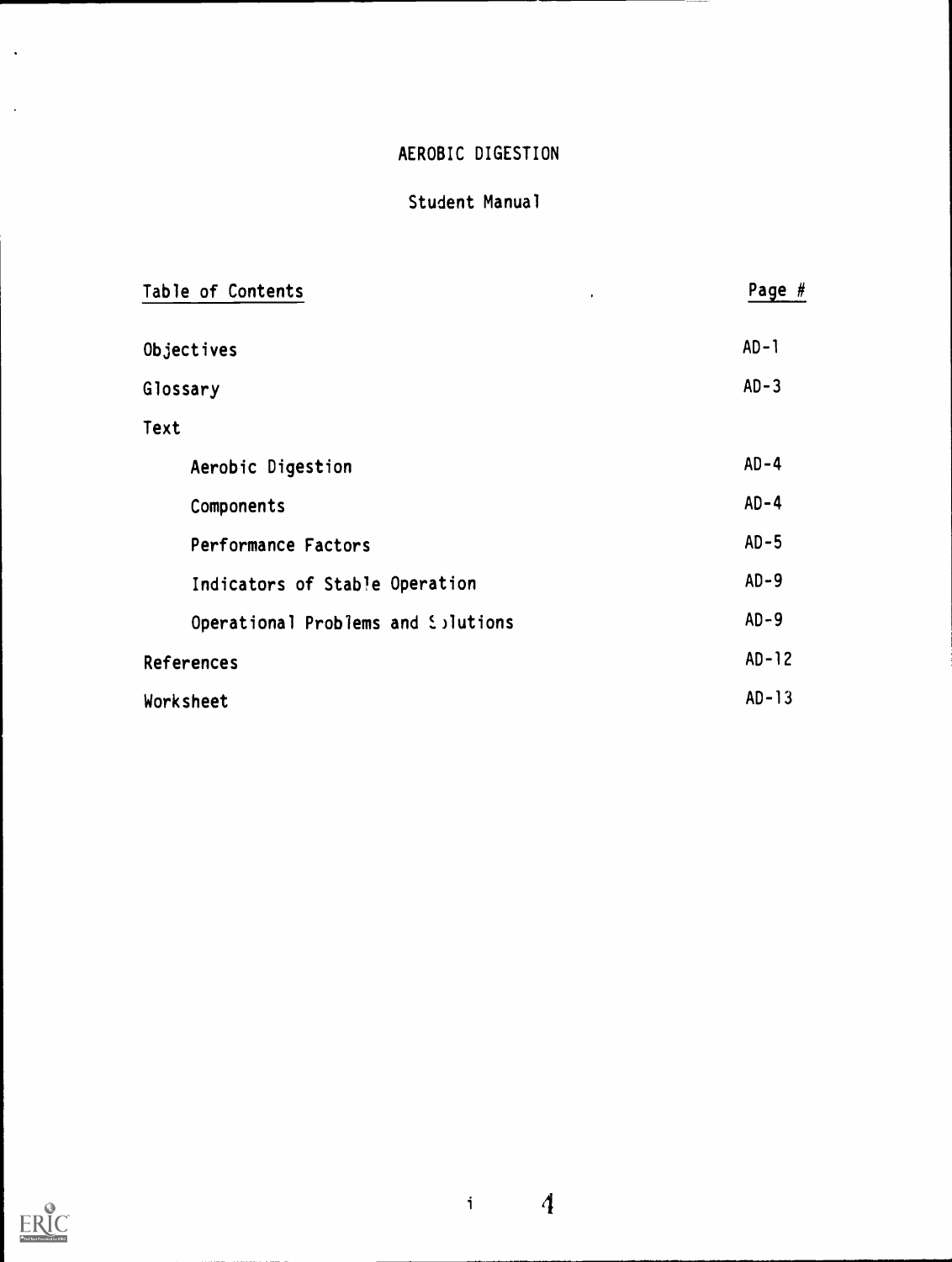#### Objectives

At the end of this lesson you should:

- 1. Be able to describe, in general terms, the aerobic digestion process.
- 2. Know that aerobic digestion is an application of the activated sludge process of extended aeration.
- 3. Know that aerobic digestion is used on primary and secondary sludges, but secondary is more typical.
- 4. Be able to list 4 of 6 criteria affecting the performance of the digester. Acceptable answers include:

sludge type digestion time digestion temperature volatile solids loading quantity of air supplied dissolved oxygen concentrations

- 5. Know that digestion time is a function of digester capacity (volume) and rate of sludge feed.
- 6. Know the effect of temperature on digestior is that a two-fold increase in biological activity occurs for every 10°C rise in temperature.
- 7. Know that aerobic digesters typically operate at ambient temperatures.
- 8. Know that digestion is faster at warmer temperatures.
- 9. Be able to state that volatile solids loading is a measure of the quantity of organic matter applied to the digester per cubic foot of digester capacity.
- 10. Be able to state that the quantity of air required for digestion is used to insure mixin, and a  $0.0$ . residual of  $1-2$  mg/l.
- 11. Know that there are two types of aeration mechanisms, diffused air and mechanical aerators.
- 12. Be able to list the three daily lab tests to be performed on the influent and effluent streams to be:

suspended solids volatile suspended solids pH

AD-1

 $5\overline{)}$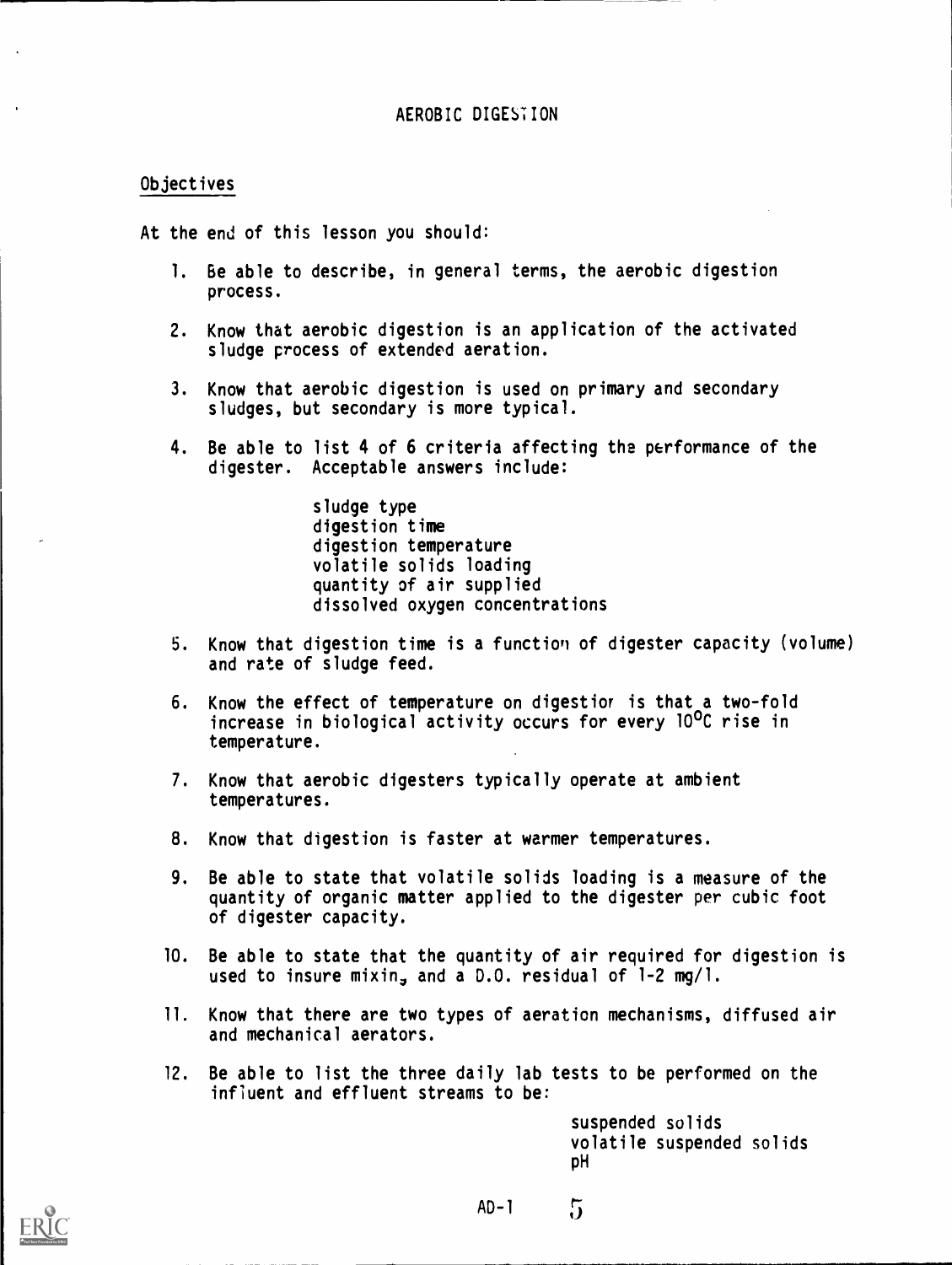- 13. Know that 0.0. and temperature should be measured daily.
- 14. Be able to describe the use of the D.O. probe for measuring oxygen uptake rates.
- 15. List 3 of 4 influences which may cause biological upset. The acceptable answers include:

equipment malfunctions changes in influent characteristics changes in operating modes changes in temperature

- 16. Be able to state the effect of excessive sludge flows on digestion time and solids loading.
- ". Be able to describe the corrective action that should be taken when excessive oxygen uptake rates are experienced to be a reduction in the volatile solids loading and an increased sludge detention time.
- 18. Be able to describe typical foam characteristics.
- 19. Be able to describe the effect of low D.O. on filamentous organisms in the digester.
- 20. Be able to describe a solution to foaming when D.O. control is not effective.
- 21. Be able to recall that the measure of proper digester function is a decrease in volatile solids content of the sludge.
- 22. Be able to state that a decrease in volatile solids destruction indicates that either digesticn times are too short or volatile solids loadings are too high.

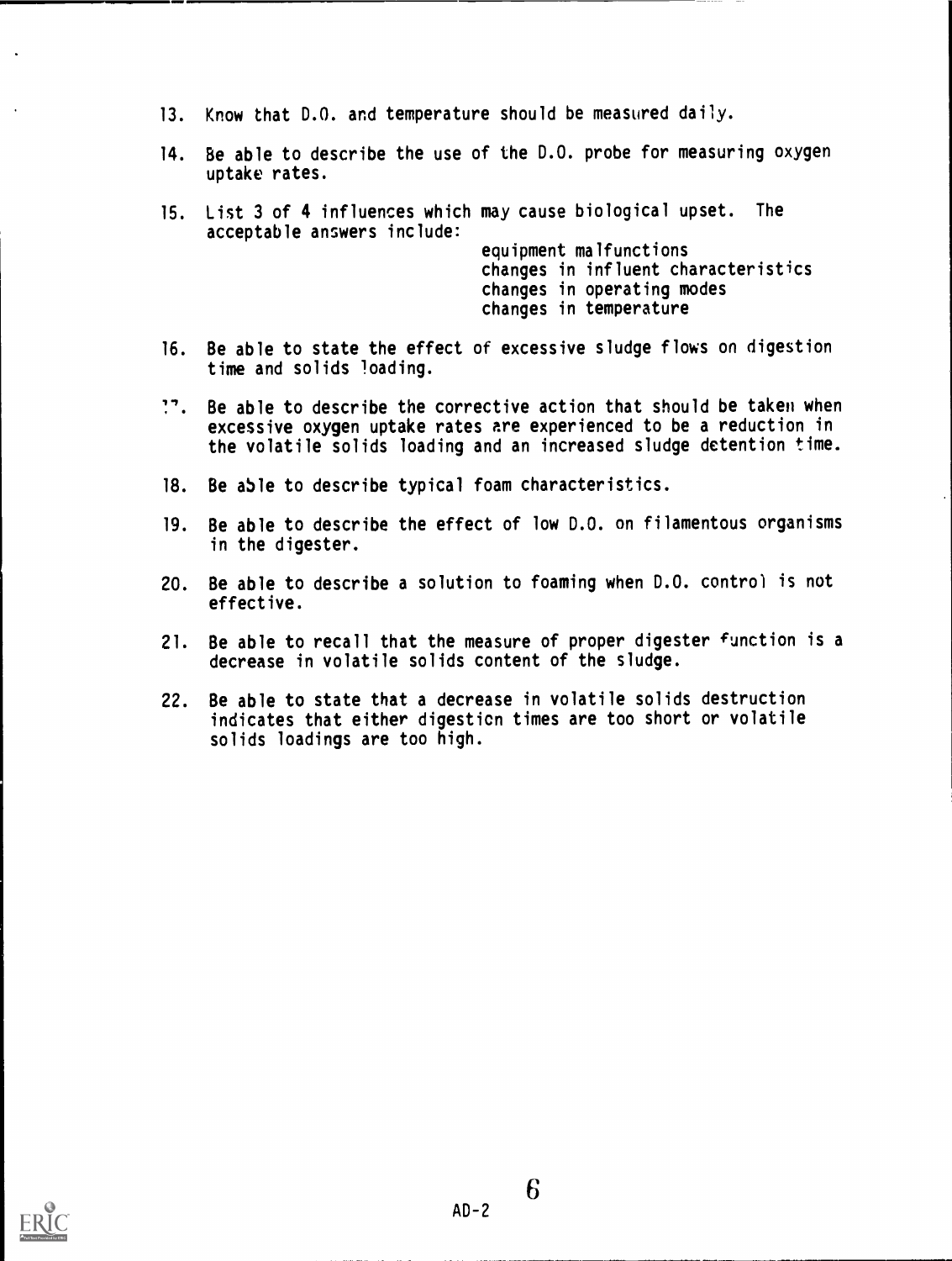#### Glossary

- Aerator A structure, round or rectangular, built for the purpose of aerating and mixing activated sludge liquor, (also called a reactor).
- Air Diffusers Devices for breaking up air into fine bubbles of water for the purpose of transferring a part of the oxygen in the air to the liquid surrounding bubble.

Decant - Removing liquid from the top.

- Digested sludge Sludge digested under either aerobic or anaerobic conditions until the volatile content has been reduced to the point at which the so'ids are relatively nonputrescible and inoffensive.
- Dissolved oxygen Usually designated as D.O. The oxygen dissolved in sewage, water, or other liquid, generally expressed MG/L or percent of saturation.
- Headworks The area of a treatment facility where wastewater is first processed.
- Respiration The physical and chemical processes by which an organism supplies its cells and tissues with oxygen needed for metabolism and relieves them of carbon dioxide formed in energy-producing reactions.
- Sidestream A flow originating within a treatment plant which is piped from one processing area to another. Supernate from a digester, when returned to the headworks, is a " sidestream." Sidestreams must be measured to account for their BOD, TSS and quantity.

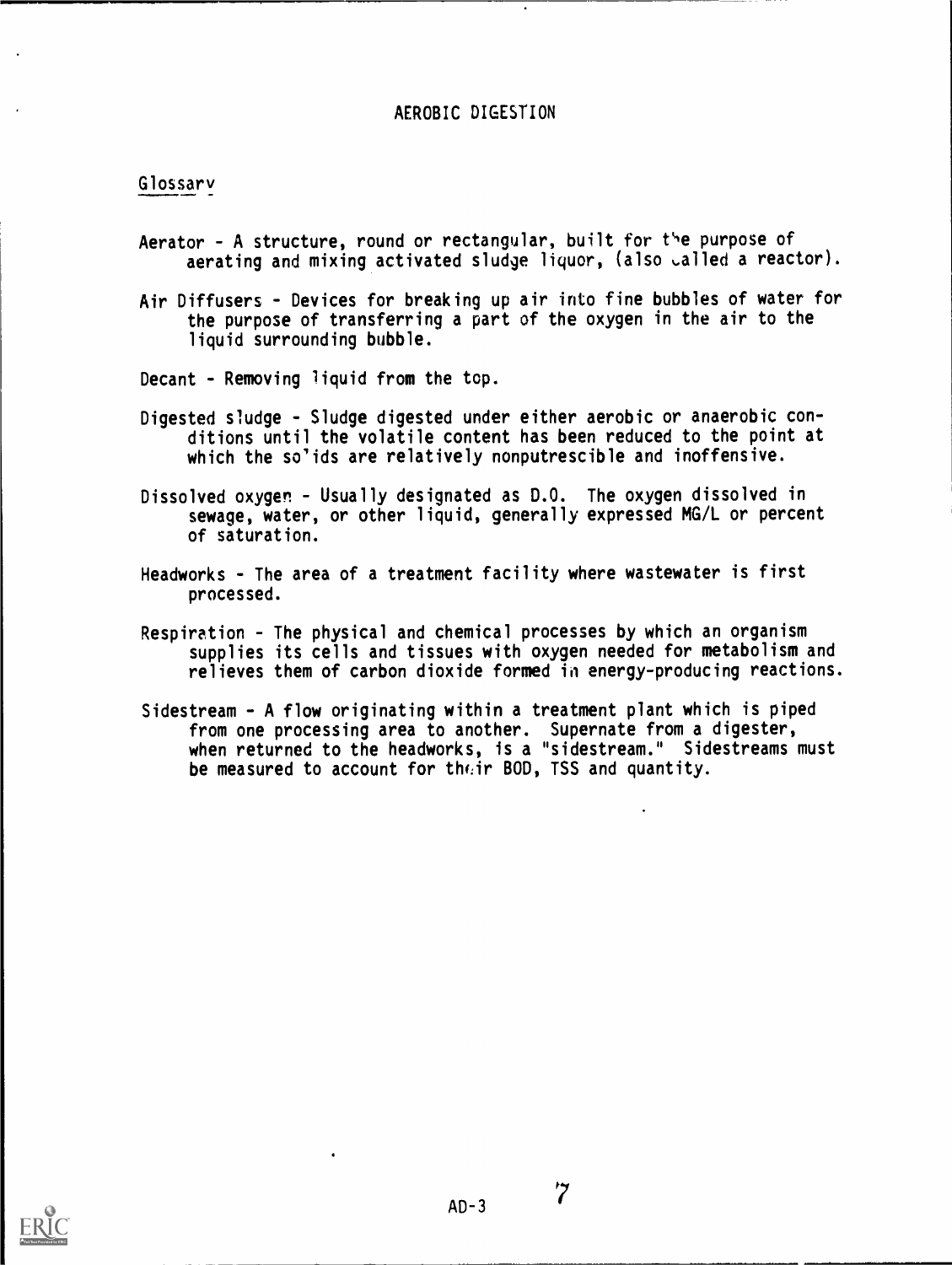\*Modification of activated sludge process

\*Biological stabilization of secondary sludge

#### **COMPONENTS**

\*Aeration mechanism

- . . . Mechanical
- . . . Diffused Air

\*Decant mechanism

\*Sidestream

- . . . BOD
- . . Suspended Solids

Aerobic digestion is the process of converting sludge organics to itable end products. In the digestion process, the mass and volume of sludge is reduced and the sludge is conditioned for further solids handling. Aerobic digestion is an application of the activated sludge process in which the digester is operated in an extended aeration mode. Primary sludge, secondary sludge and mixtures of the tho can be aerobically digested. Most commonly, however, aerobic digesters are used to stabilize secondary sludge.

An aerobic digester is simply a tank equipped with an air supply much like an aeration basin. Air is typically introduced by mechanical means such as a floating surface aerator or compressed air is introduced through a diffuser mechanism. This module will feature a mechanical aerator; operational principles are the same, regardless of aeration system.

Other features of t aerobic digestor include piping for sludge teed, removal of supernatant and tank drain. A decant mechanism separates supernatant from the digesting sludge and returns it to the headworks of the plant.

Digester supernatant is a sidestream containing BOD and suspended solids which influences operation of the entire treatment plant when it is returned to the headworks.

Most digesters operate on a continuous cycle. The digester may receive sludge continuously or for a portion of the day. When the digester is



 $AD - 4$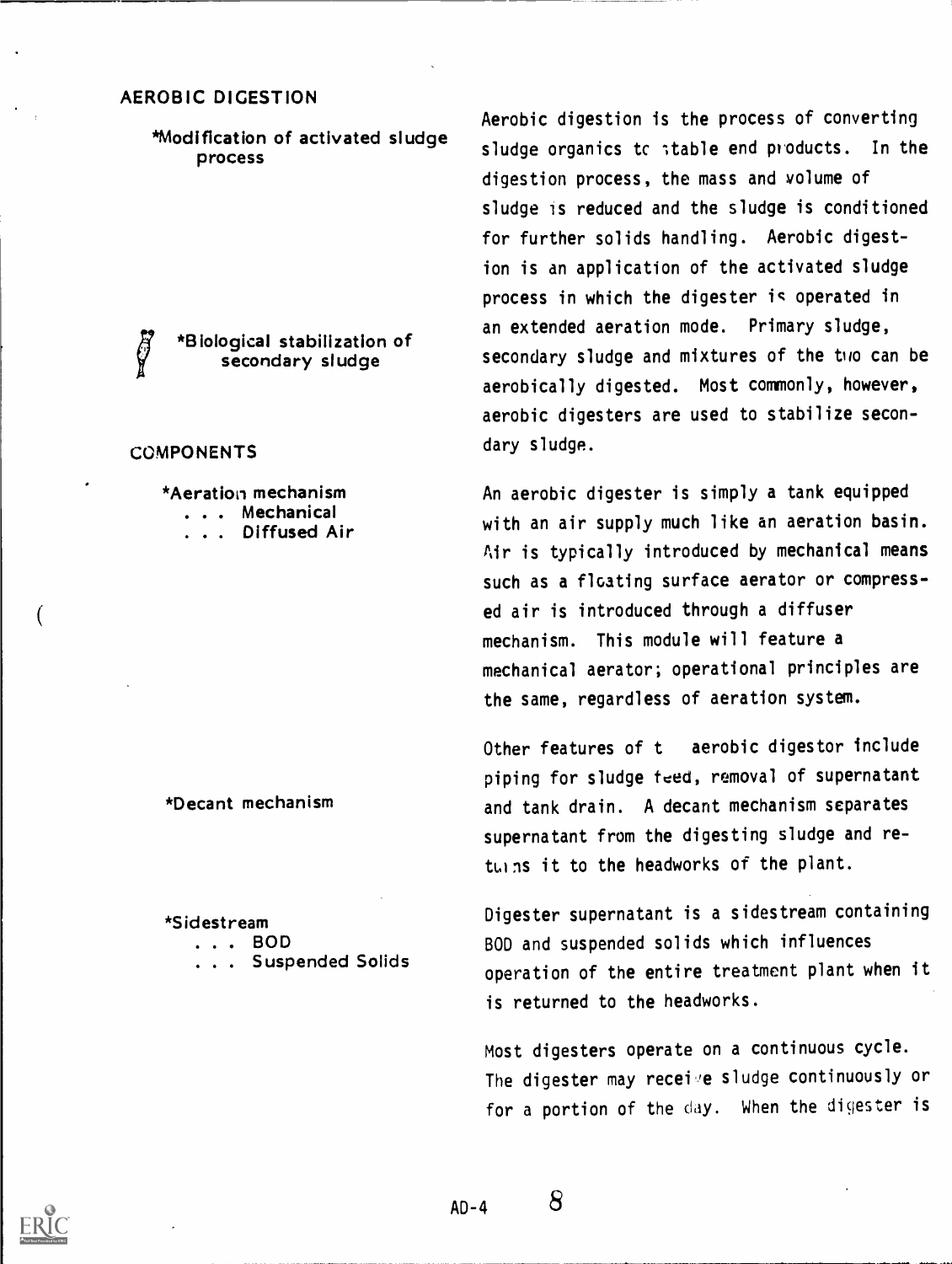#### NORMAL SEQUENCE OF OPERATIONS



#### PERFORMANCE FACTORS



 $V_{\rm max}^{\rm max} \sim 1.1$  , we can consider  $V_{\rm max}^{\rm max}$  and  $V_{\rm max}^{\rm max}$  and  $V_{\rm max}^{\rm max}$ 



,.!5? Ttii)r,41,411Myr 7e; <sup>r</sup> 7.4' tl 011rT..,, -

full, the air supply is shut off for several hours, during which time sludge settles leaving a clear supernatant. This is then decanted back to the headworks, making room in the digester for more sludge.

Aerobic Digestion is influenced by a number of factors. These include:

- (1) Sludge Type
- (2) Digestion Time
- (3) Digestion Temperature
- (4) Volatile Solids Loading
- (5) Quantity of Air Supplied
- (6) Dissolved Oxygen Concentrations in the Digester

"Sludge Type" refers to the influent characteristics of the solids sent to the digester for stahilization. Very little control can be exerted over the chemical and biological composition of this sludge. Digesters typically handle secondary sludges which are compcsed primarily of biological cells produced in the activated sludge or tricking filter processes. This biological sludge is aerated, in the absence of a food supply, in the digester. The biomass partially breaks down to carbon dioxide and water, with a net decrease in sludge mass.

Digestion time is determined by the rate of sludge flow into the digester, which has a known volume. As the flow to the digester increases, the time allowed for digestion decreases. Digestion time is calculated according to the following formula:

igester volume, gal Digestion Time, days =  $\frac{010}{51}$ Siudge riow, y <u>ester volume,</u> Flow, gal/day

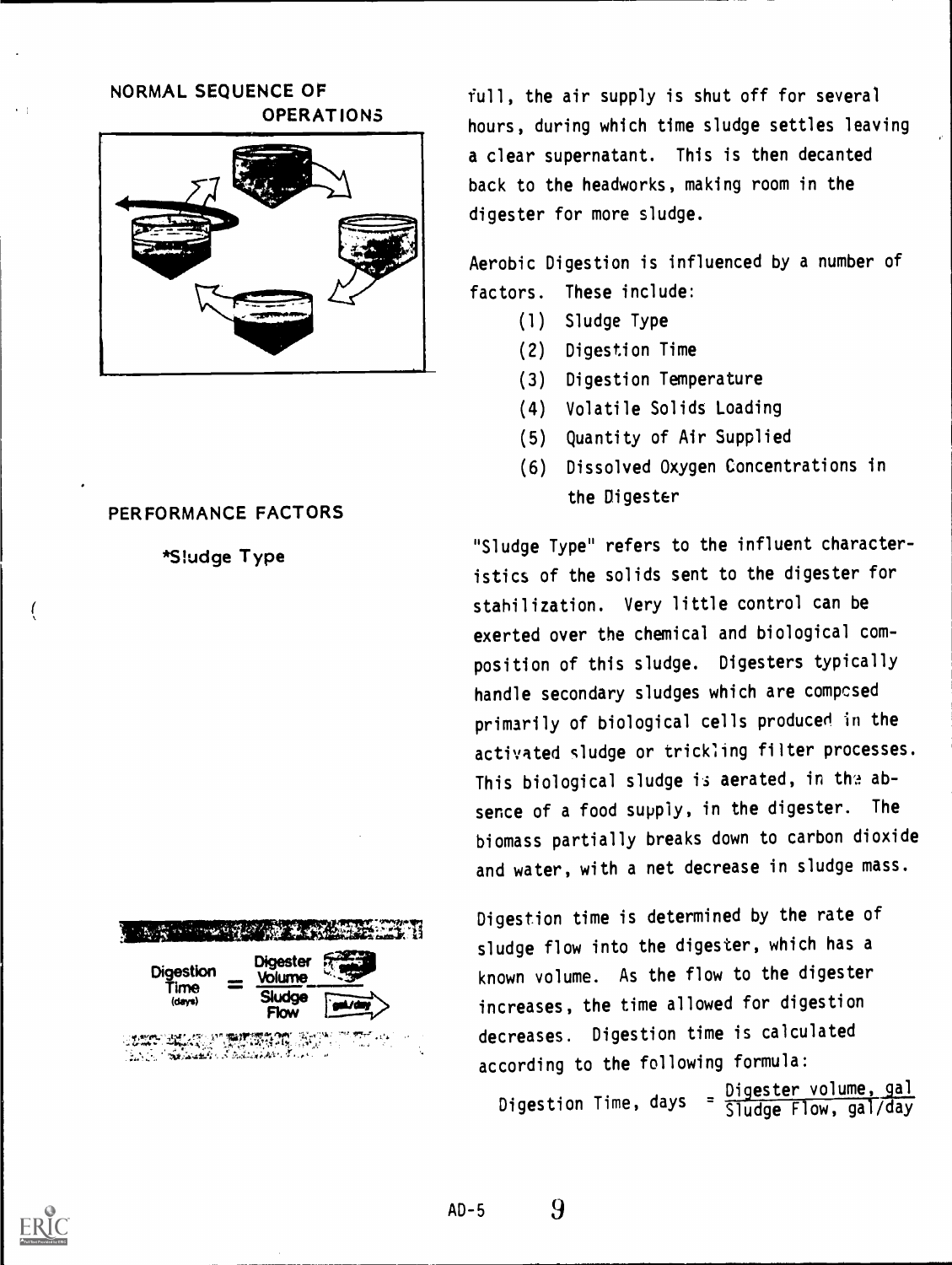#### \*Effect of Temperature





Temperature also has a significant effect on sludge digestion. As a general rule, biological activity increases two-fold for every 10<sup>o</sup>C rise in temperature. Aerobic digesters work best at temperatures above 18<sup>o</sup>C. Most digesters are unheated. Detention time must be increased during cold weather. As weather warms up, stabilization occurs more rapidly and less digestion time is required.

Volatile solids loading is a measure of the quantity of organic material applied to the digester. Volatile Sludge Solids (VSS) loadings typically range from 0.07 lb to 0.2C lb VSS/day/cu ft. Volatile sludge solids loading is influenced by the concentration and volume of sludge placed in the digester. Loadings are unique for each facility, and are influenced by the type of sludge and the temperature.

The quantity of air required for digestion is expressed as cfm air/1000 cu ft of digester, or as horsepower per 1,000 cu ft when mechanical aerators are used. The air requirements are governed by the need to keep the contents of the tank completely mixed and maintain a dissolved oxygen concentration of 1-2 m.,/l in all parts of the tank. Air requirements vary from time to time, depending on the sludge type, temperature, concentration and activity of the digesting sludge.



\*Air Requirements . . .  $D.0.1-2$  mg/

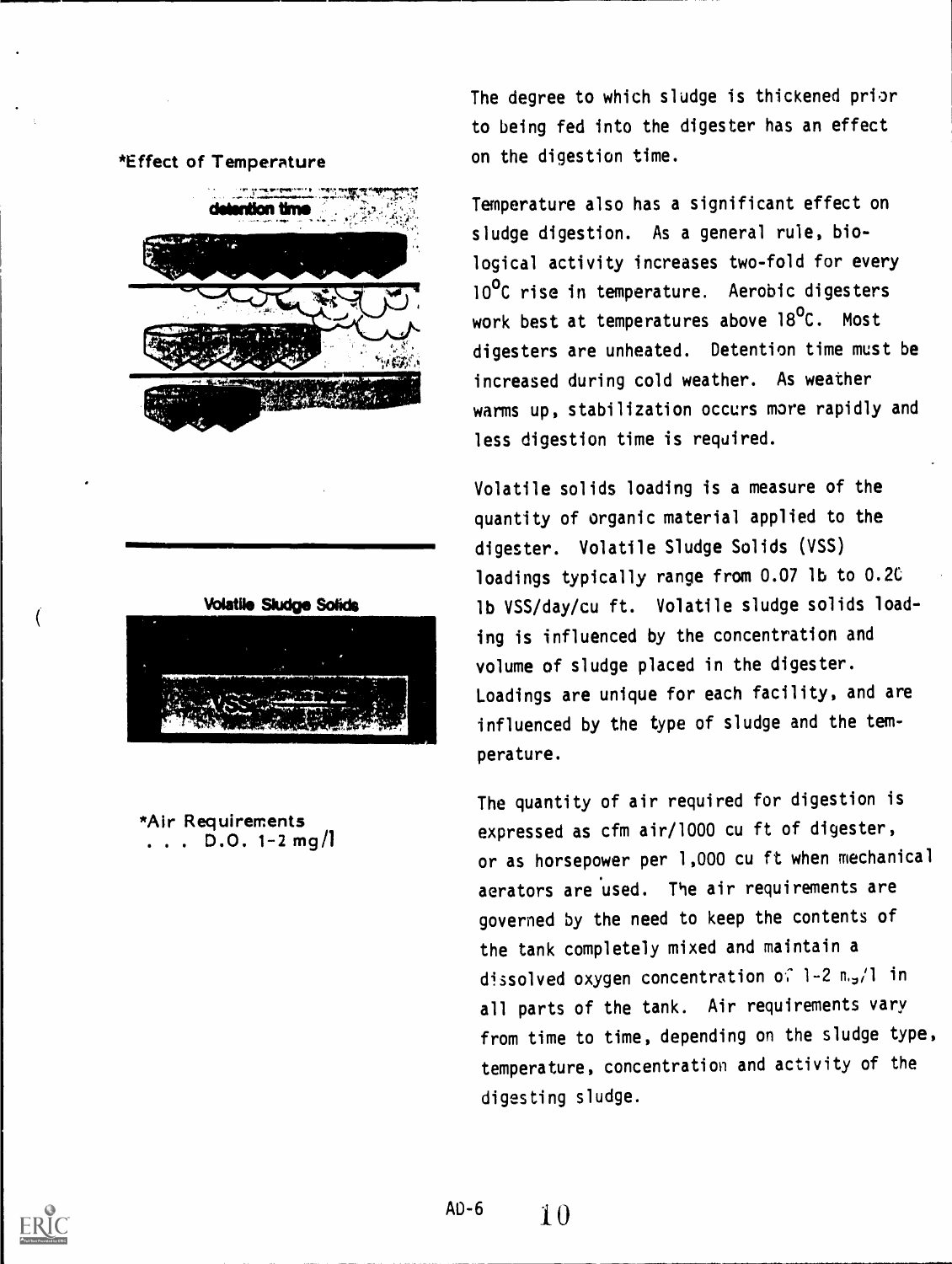#### \*Oxygen Uptake Rate

How fast are the bugs breathing?

Dissolved oxygen is best measured with a portable DO probe. Measurements should be made at several locations within the tank to insure that at least 1 mg/1 of free oxygen is present in all locations. DO measurements are also useful in determining the activity of the biomass within the digester. In this case, oxygen uptake measurements are made. The oxygen uptake determination requires the use of a sealed container into which a DO probe and a mixer are inserted. Typically, a BOD bottle, magnetic stirrer and DO probe are used.

The oxygen uptake rate decreases as sludge becomes more stabilized.

Like any well-operating aerobic biological system, the digester should be relatively free of obnoxious odors. Some foul odors may be present immediately after aeration is resumed following the time when aerators were off for decanting supernatant.

The surface typically accumulates a small amount of foam. This foam is usually several inches thick, and has a dark tan greasy appearance.

Sludge should be fed to the digester on as continuous a basis as possible and monitored. The test results are the basis for good process control. Regular laboratory analysis on the influent and effluent streams should include:

- (1) Suspended solids
- (2) Volatile suspended solids
- (3) pH

Dissolved oxygen concentrations and temperature





 $AD - 7$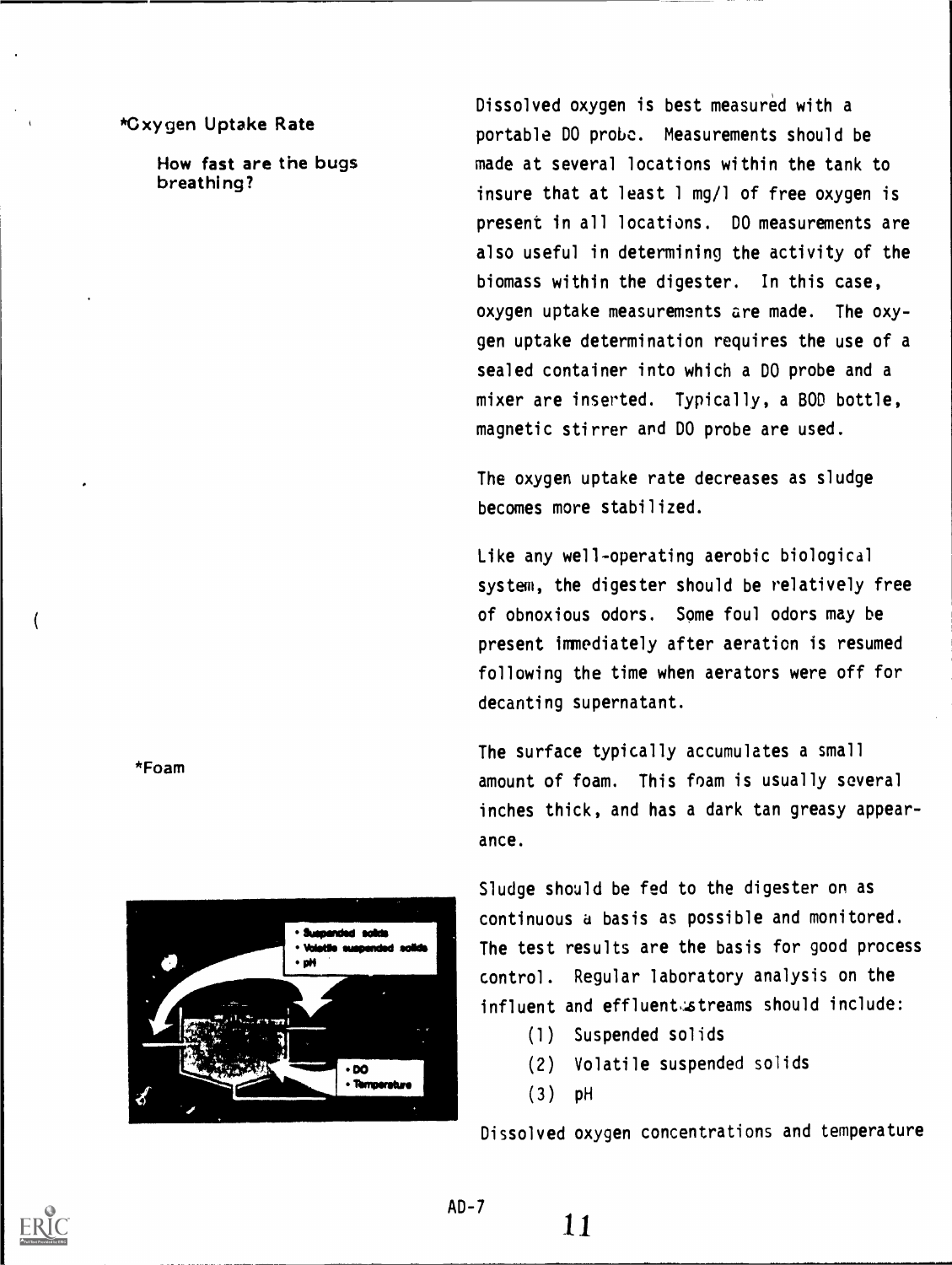

should be measured daily. On an intermit ent basis, these influent and effluent streams should be sampled for alkalinity, total and soluble COD, ammonia-nitrogen, nitrite and nitrate nitrogen.

Typical performance is summarized in the following table:

|             |                      | Typical Performance                                 |                         |
|-------------|----------------------|-----------------------------------------------------|-------------------------|
| Sludge Type | Digestion Time(days) | Volatile Sus.<br>Solids Loading<br>1b VSS/cu ft/day | % V.S.S.<br>Destruction |
| Primary     | $15 - 20$            | $.08 - .20$                                         | $25 - 50$               |
| Secondary   | $70 - 15$            | $.08 - .20$                                         | $25 - 40$               |

Both primary and secondary sludges can be aerobically digested. Primary sludge requires a longer digestion time than secondary sludge because the organic solids found in primary sludge are more difficult to break down under aerobic conditions.

Loading is based on the pounds of volatile solids being sent to the digester and the size of digester in cubic feet. Loading rate is similar for primary and secondary sludges. Volatile solids destruction is slightly greater for primary sludge.

LOADI NG \*VSS /ft $3$ /day

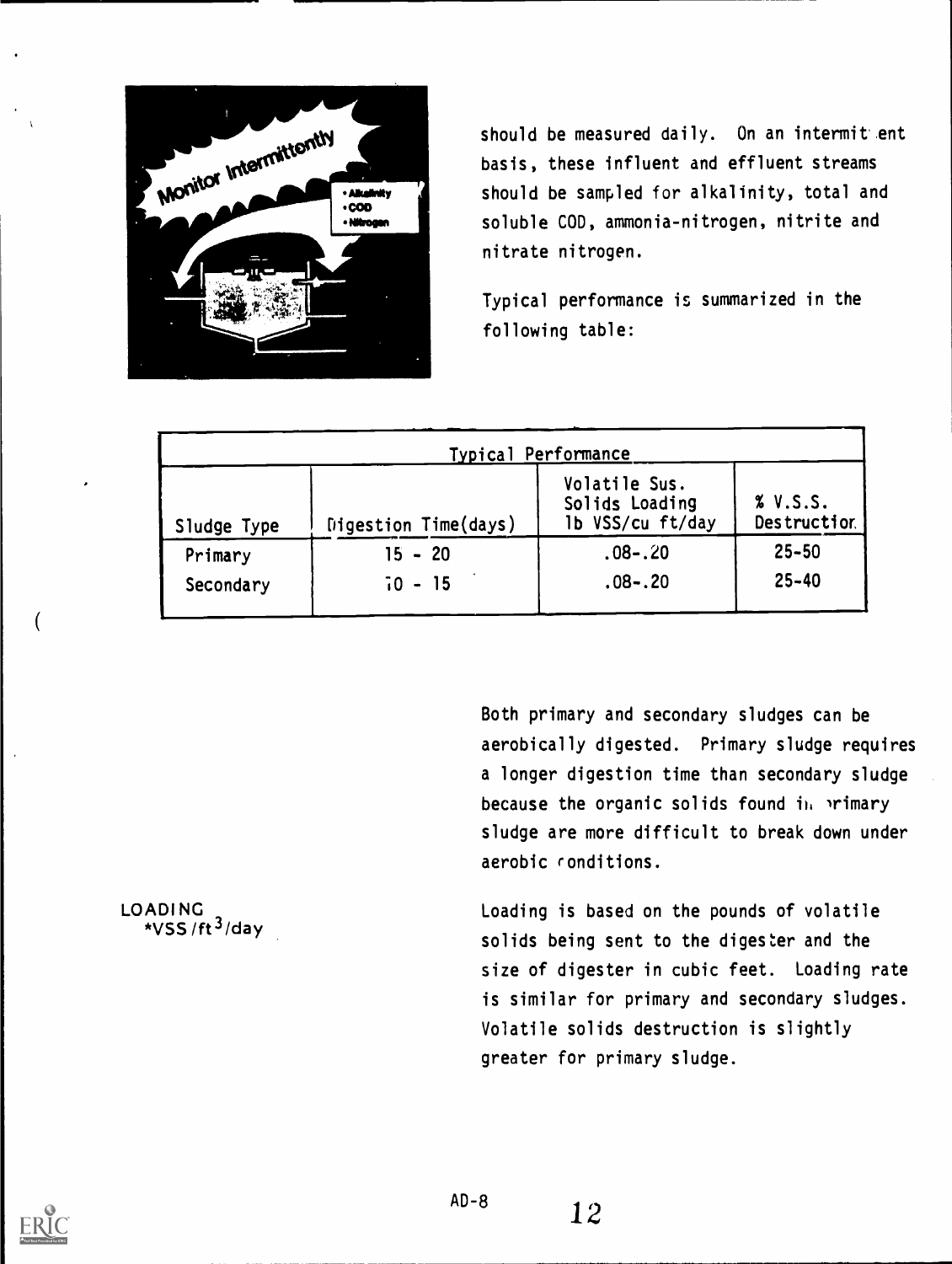#### INDICATORS OF STABLE OPERATION

When an aerobic digester reaches steady state, the oxygen uptake rate and the residual DO should be relatively constant from day to day. However, aerobic digesters are subject to the same upsets which affect all biological systems. These may be caused by equipment malfunctions, changes in influent characteristics, changes in operating modes and changes in temperature. Good indicators, especially in times of upset, are the dissolved oxygen measurements and the oxygen uptake determinations.

If the residual DO increases significantly, this may suggest that the air rate is excessive or the oxygen uptake rate has decreased indicating the biomass is less active. If the uptake rate is in the normal range, then the biomass is working properly and the increase in DO is most likely due to high air rates to the digester. Air discharge rates should be adjusted to maintain a DO of 1-2 mg/l. If the oxygen uptake rate is significantly lower than normal, something may be inhibiting the biomass. Temperature and pH should be checked. Significant decreases in temperature and pH are inhibitory. A decline in the pH may be caused by nitrification or changes in the influent sludge characteristics. When caused by nitrification, the decrease in pH will be gradual over about a week's time. pH should not be allowed to drop much below 6.0.

If the DO residual drops significantly, air discharge rate should be adjusted to increase the residual DO to 1-2 mg/l. If higher than normal oxygen uptake rates are alsc noted,

MONITOR D.O.

WATCH OXYGEN UPTAKE RATE

DROPPING D.O. ?

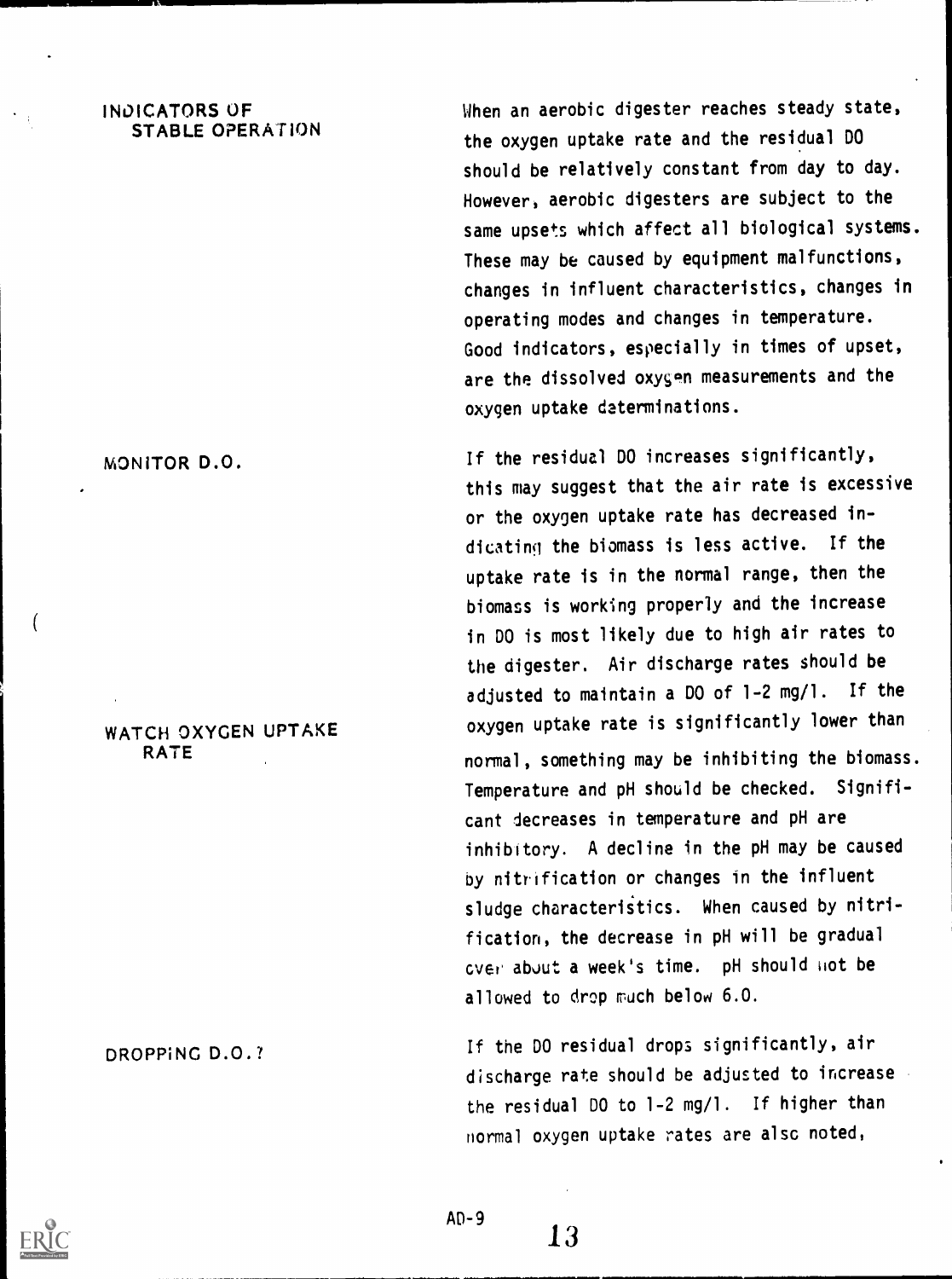#### EXCESSIVE LOADING?

volatile sludge solids loading rate to the digester may be higher than normal. As long as sufficient air capacity exists to meet air requirements at higher loading rates, the system can still operate, but critical operating parameters should be closely tracked. These include: temperature, pH and digestion time. If low DO exists and the aeration system operating at full capacity, flow and loading to the digester should be decreased.

Excessive sludge flows reduce the time of digestion and may increase the volatile sludge loading to the point where the digester is operating out of the recommended range of operation. Adjustments should be made to the flows and volatile sludge solids loading to bring the operation back within normal ranges.

Aerobic digesters are often plagued with foaming problems. If excessive foam develops, air discharge rate and residual DO should be checked. If they are high, the problem may be related to excessive turbulence. The air discharge rate should be reduced to the lowest rate which still maintains adequate DO and mixing. Low DO is conducive to filamentous bacterial growth in the digesting sludge which may aggrevate foam problems and reduce the settleability of the sludge, making it difficult to supernate the digester. If reducing air discharge doesn't control foaming, check influent characteristics as a possible cause.

Foaming problems may also be related to influent characteristics and defoaming agents



FOAMING PROBLEMS?

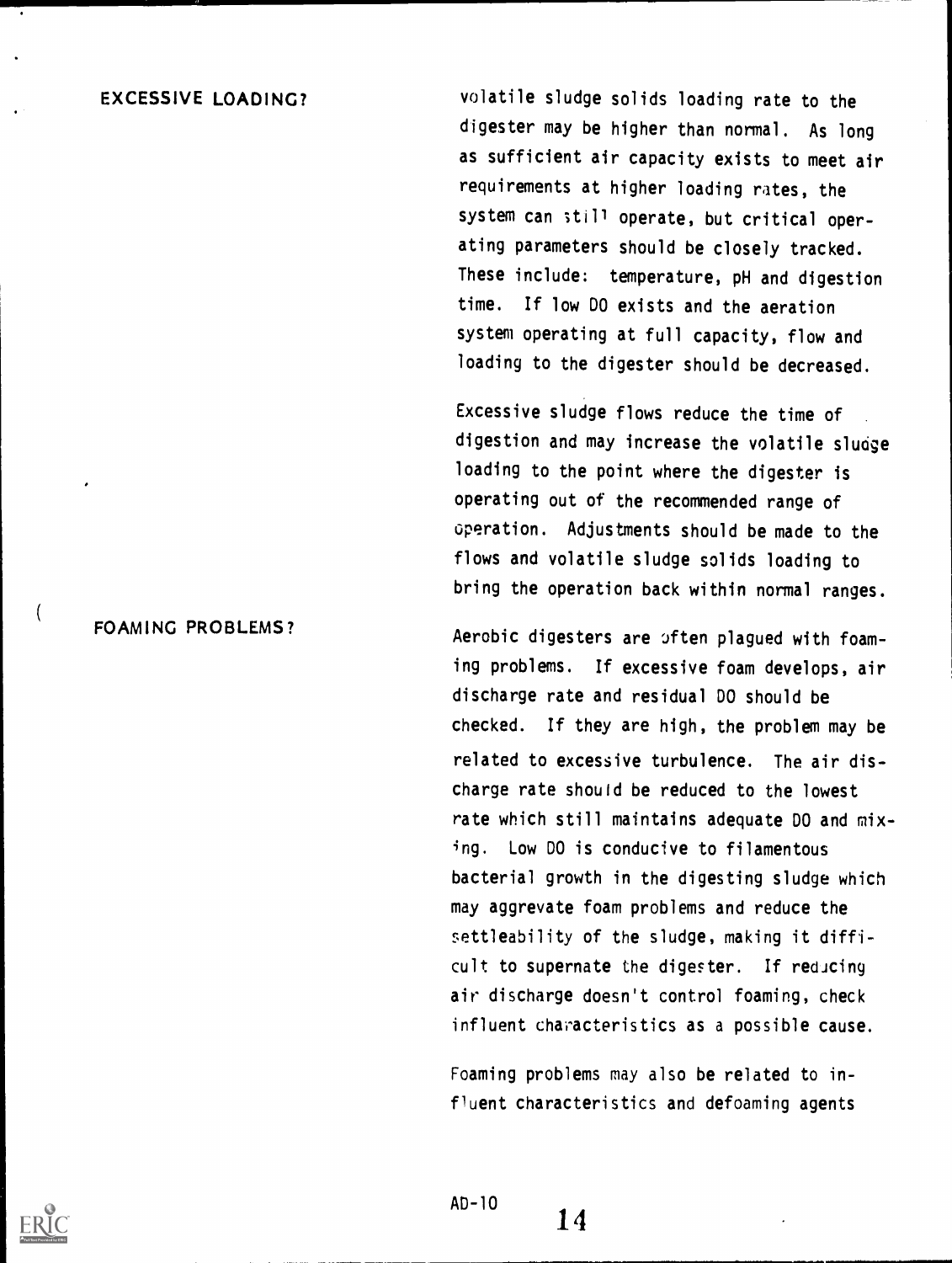may be needed to suppress the foam. Foaming in biological systems can be caused by a variety of conditions and generally constitutes a complex problem.

Both the digestion time and volatile sludge solids loading should be maintained within ranges found to be suitable for each particular facility. A review of daily influent and effluent amounts of volatile sludge solids indicates whether or not the digester is efficiently converting volatile (organic) matter to stabilized end products.

Aerobic digesters are a common means of handling excess secondary sludges prior to ultimate disposal. They provide moderate stabilization of biological solids providing that climatic conditions are favorable.

#### KEEP GOOD RECORDS!

Keep the bugs happy!



 $\overline{(}$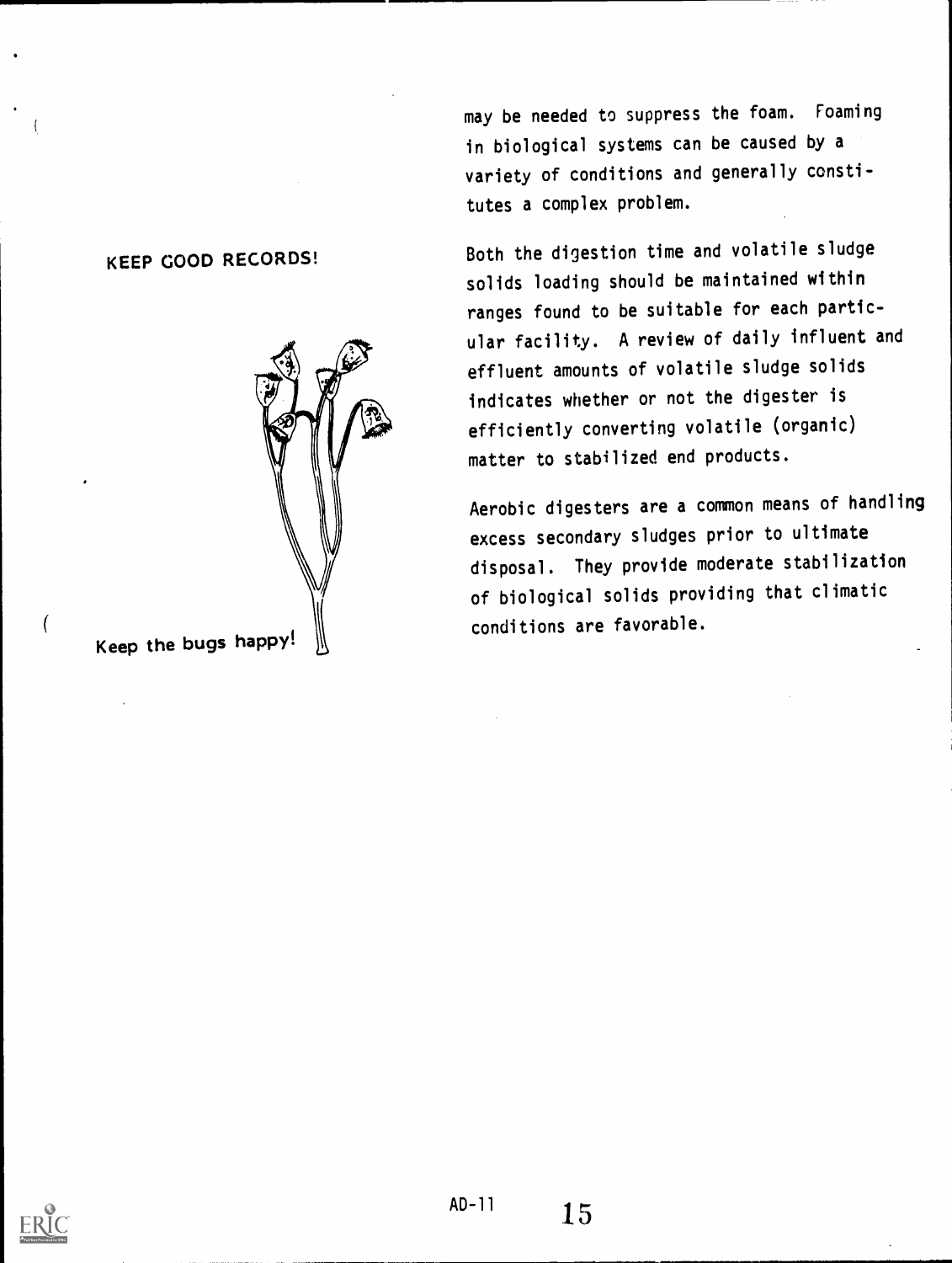#### References

Process Design Manual for Sludge Treatment and Disposal, U.S.E.P.A., September 1979, EPA 625/1-79-011.

Sludge Treatment and Disposal; Aerobic Digestion, U.S.E.P.A. Course #166, 1980.

Operation of Wastewater Treatment Plants, MOP 11, WPCF, Lancaster Press, 1976.

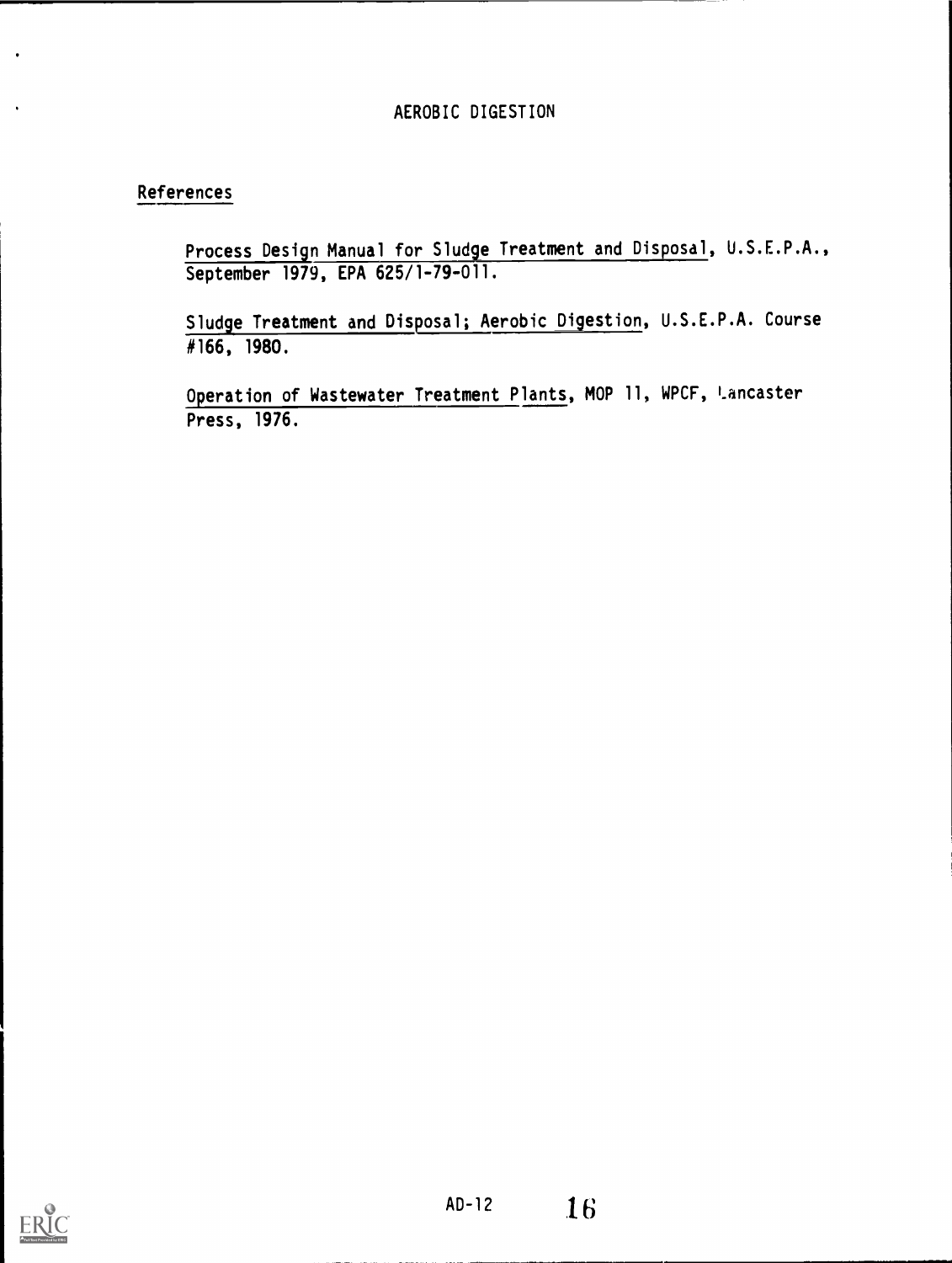#### Worksheet

- 1. Aerobic digestion closely resembles the **wastewater** wastewater treatment process.
- 2. Aerobic digestion is used most commonly on \_\_\_\_\_\_\_\_\_\_\_\_ sludges.
- 3. Name four items that govern sludge digestion time in an aerobic digester.

<u> 1950 - Jan Barnett, fransk politik (d. 1989)</u>

<u> 1980 - Jan Barnett, fransk kongresu og forske</u>

4. Calculate the digestion time if the digester has a volume of 40,000 gal and the s'udge flow to the digester is 3500 gal/day.

- 5. When the temperature of a digester increases 10 degrees Celcius, biological activity increases by a factor of \_\_\_\_\_\_\_\_\_.
- 6. If loading stays the same, an aerobic digester will work faster during the (winter or summer)?
- 7. Calculate the volatile solids loading in lbs per cubic foot of digester per day if the digester volume is 40,000 gal and the total volatile suspended solids added per day is 650 lbs.